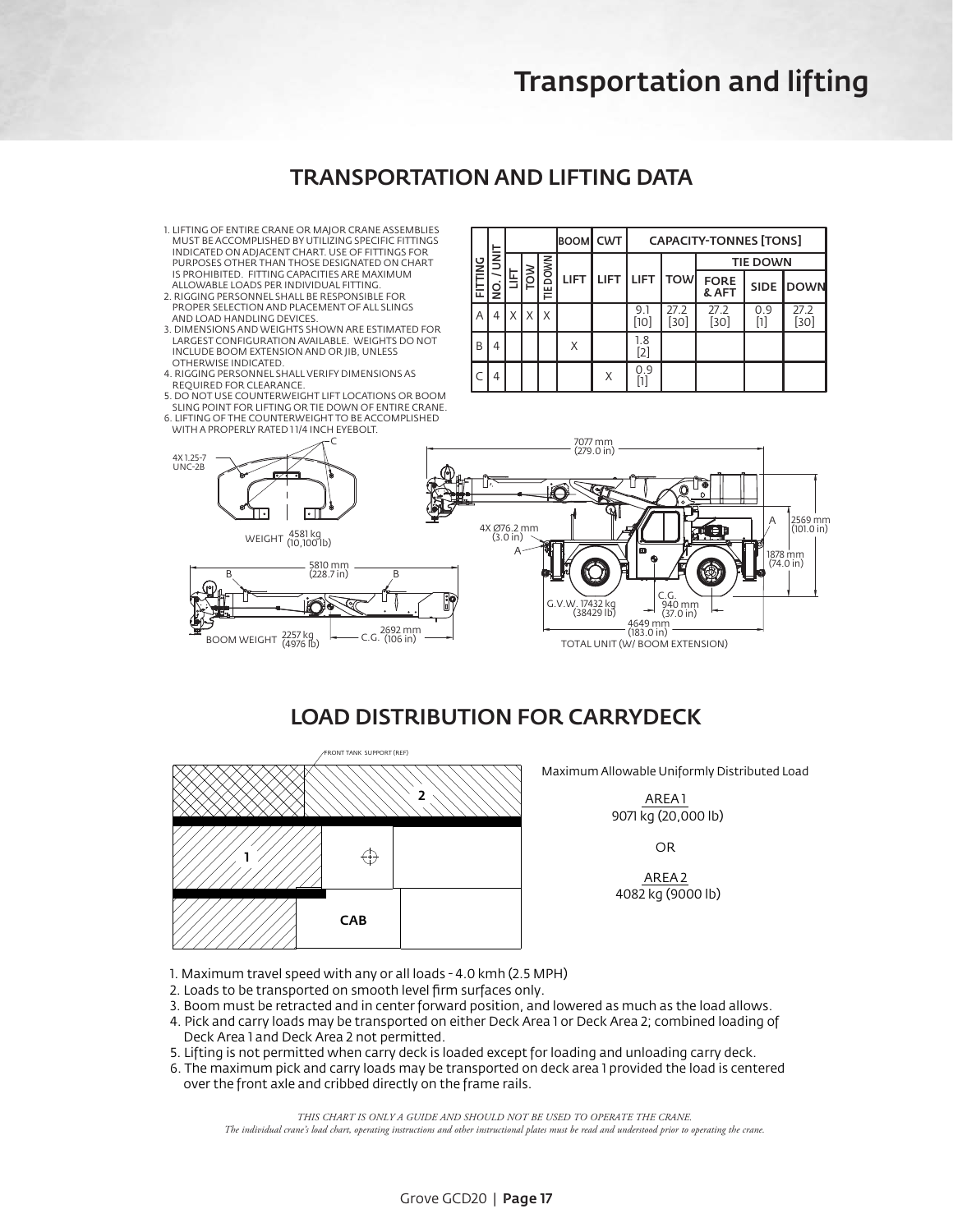# Load handling

# WEIGHT REDUCTIONS FOR LOAD HANDLING DEVICES

| <b>OFFSETTABLE EXTENSIONS</b> |         |  |  |  |
|-------------------------------|---------|--|--|--|
| *Stowed                       | N/A     |  |  |  |
| *15 ft fixed ext. erected     | 700 lb  |  |  |  |
| *15 ft tele. ext. erected     | 1400 lb |  |  |  |
| *25 ft tele ext. erected      | 1950 lb |  |  |  |

\*Reduction of main boom capacities

When lifting over swingaway and/or jib combinations, deduct total weight of all load handling devices reeved over main boom nose directly from swingaway or jib capacity.

| <b>HOOK BLOCKS AND HEADACHE BALLS</b> |           |  |  |  |
|---------------------------------------|-----------|--|--|--|
| 20 USt, two-sheave hook block         | $388$ lb+ |  |  |  |
| 6.25 USt down haul weight             | $105$ lb+ |  |  |  |

+Refer to rating plate for actual weight

NOTE: All load handling devices and boom attachments are considered part of the load and suitable allowances MUST BE MADE for their combined weights. Weights are for Shuttlelift furnished equipment.

| <b>TIRE INFLATION - BAR (PSI)</b> |                   |                                                                 |  |  |  |
|-----------------------------------|-------------------|-----------------------------------------------------------------|--|--|--|
| <b>SIZE</b><br>(FRONT & REAR)     | <b>PLY RATING</b> | LIFTING SERVICE, GENERAL<br><b>TRAVEL &amp; EXTENDED TRAVEL</b> |  |  |  |
|                                   |                   | <b>STATIC &amp; 2.5 MPH</b>                                     |  |  |  |
| ADVANCE 12.00R20 GL073A           | 18                | 130                                                             |  |  |  |

## LIFTING AREA DIAGRAM



# LINE PULLS AND REEVING INFORMATION

| <b>HOISTS</b> | <b>CABLE SPECS.</b>                                                             | <b>PERMISSIBLE LINE PULLS</b> | <b>NOMINAL CABLE LENGTH</b> |
|---------------|---------------------------------------------------------------------------------|-------------------------------|-----------------------------|
| Main          | 9/16" 6x19 class<br>Bridon EEIPS (XXIPS)<br>Min. breaking strength<br>37,000 lb | 10,000 lb*                    | 320 ft                      |

The approximate weight of 9/16" wire rope is 0.59 lb/ft.

\*With certain boom and hoist tackle combinations, the allowable line pull may be limited by hoist performance.

Refer to hoist performance table for lift planning to ensure adequate hoist performance on drum rope layer required.

*THIS CHART IS ONLY A GUIDE AND SHOULD NOT BE USED TO OPERATE THE CRANE. The individual crane's load chart, operating instructions and other instructional plates must be read and understood prior to operating the crane.*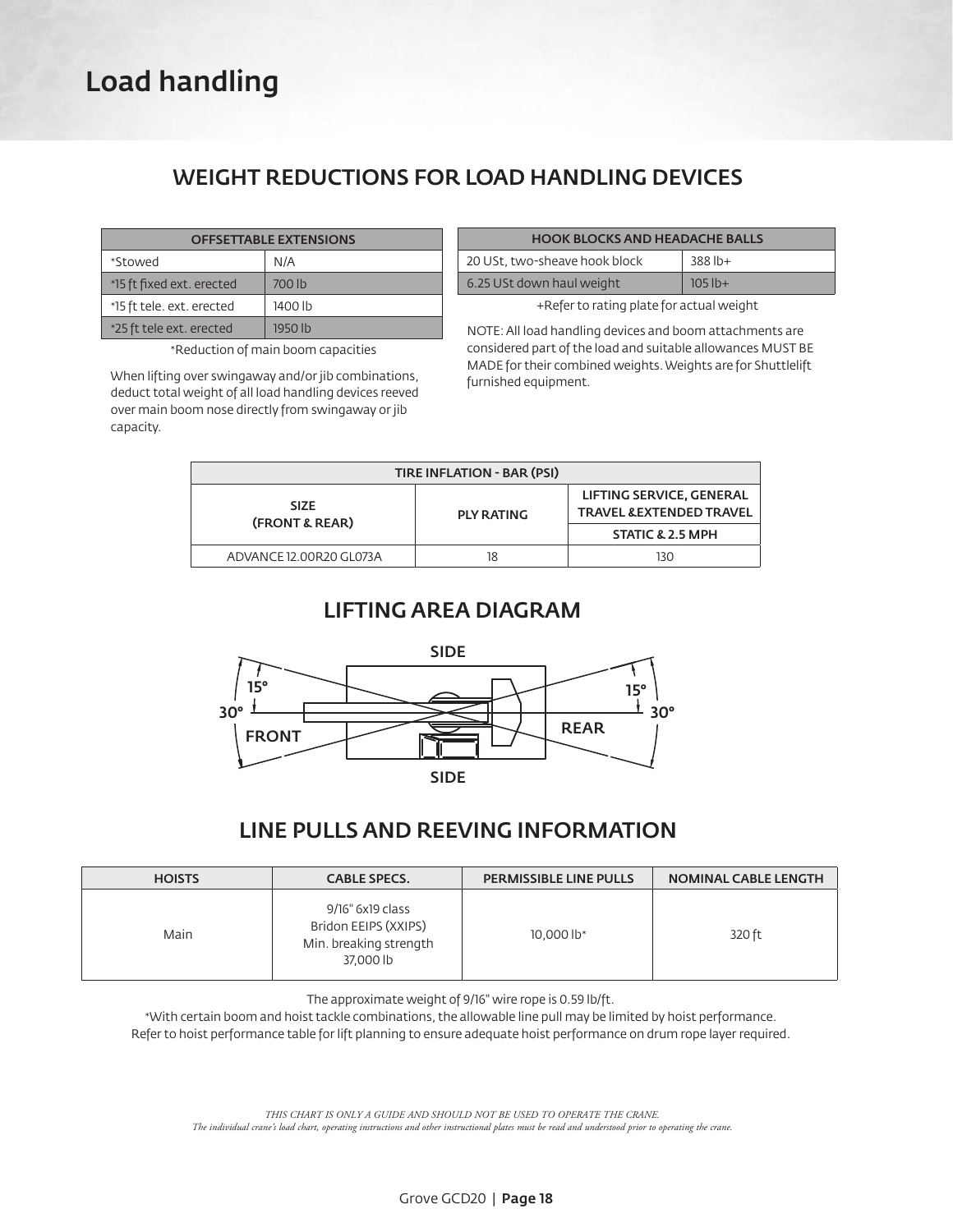# Specifications

#### **Superstructure**

### $\mathbb{R}$  Boom

5,64 m – 16,61 m (18.5 ft – 54.5 ft) four-section full power boom.

Maximum tip height: 19,2 m (63 ft)

# Optional boom extensions\*

4,6 m (15 ft) fixed swingaway extension. Maximum tip height: 23,1 m (76 ft)

4,6 m – 7,6 m (15 ft – 25 ft) telescopic swingaway extension. Maximum tip height: 26,2 m (86 ft) Both extensions can be offset 0˚, -15˚, and -30˚ via pivoting boom nose.

### $\left[\mathbf{I}\right]$  Boom nose

Two sheave, quick reeve type with three- pinned pivoting (0˚, +40˚, and +80˚) design to minimize head space requirements. Lowers head height 40,5 cm (1.33 ft) when nose is pivoted fully forward.

### Boom elevation

Two double acting hydraulic cylinders with integral holding valve. Elevation: 0˚ to 80˚.

### $\Box$  Anti-two block device

Standard anti-two block device (hard wired), which, when activated, provides an audible and visual warning to the operator and "locks out" all functions whose movement can cause two-blocking.

### $\Box$  Rated Capacity Limiter (RCL)

Full-color, graphical display of boom angle, boom length, boom radius, rated load, and calculated load. Allows for operator inputs to set the crane configuration. RCL system is hardwired and calculates load via pressure transducers in the lift cylinder. Display includes a color coded light bar and audible alarm with function cut-out if load exceeds the load chart parameters.

\*Optional RCL system includes work area definition (WADS), and is datalogger capable.

## $\mathbf{T}$  Swing

Ball bearing swing circle with 360˚ continuous rotation. Worm gear and pinion driven by hydraulic motor. Spring applied, hydraulic released brake. Equipped with swing enable control. Maximum speed: 2.5 rpm

Hydraulic system

One pressure compensated variable displacement axial piston pump, with load sensing.

Maximum output of: 155 LPM (41.0 GPM)

Maximum operating pressure: 276 bars (4000 p.s.i.)

Four-section valve bank, chassis mounted, operated via dash mounted pilot pressure hydraulic joystick controllers.

130.6 L (34.5 gal) steel hydraulic reservoir with sight level gauge and steel side plating to guard against side impact.

Return line replaceable filter with by-pass protection and service indicator. Cartridge filter rating of three micron.



**MMM** Hoist specifications

Smooth drum with cable follower.

Maximum hoist pull (first layer): 63,6 kN (14,300 lb)

Maximum permissible single line pull: 44,5 kN (10,000 lb.) (3.5:1 design factor)

Maximum single line speed: 64 m/min (210 fpm)

Rope construction: 6 x 19 XXIPS / IWRC

Rope diameter: 14 mm (9/16 in)

Rope length: 97,5 m (320 ft)

### Carrier

# **E** Chassis

High strength alloy frame constructed with integral outrigger housings; front and rear lifting, tie-down, and towing lugs. Deck carrying capacities of 9071 kg (20,000 lb) or 4082 kg (9000 lb). Deck coated with anti-skid treatment.

# **h**d outriggers

Single stage hydraulic telescoping beam with oblique style jack cylinder on all four corners. Provides extended and down and retracted and down lifting capabilities. Integral holding valve on both beam and jack. Outrigger positioning indicator located in dash display.

Outrigger pad size: 222 mm x 254 mm (8.75 in x 10 in)

Maximum outrigger pad load: 15 468 kg (34,100 lb)/ 401 p.s.i.

# **bu** Outrigger controls

Independent outrigger control rocker switches for beam or jack selection with a separate extend /retract rocker selector switch. 360˚ level bubble located inside cab.



### **D** Engine (Tier IV)

Cummins QSF 3.8L Tier 4F four-cylinder/turbo-charged diesel rated at 97 kW (130 hp) at 2500 rpm. Includes standard 120V engine block heater and air intake "Grid" heater. Engine hour meter located in dash display. Alternator: 135 amp. Maximum Torque: 488 Nm (360 ft/lb) at 1600 rpm. Fuel requirements: Maximum of 15 ppm sulphur content Requires "Ultra Low" diesel fuel.

NOTE: Tier IV required for sale in North America.



Cummins QSF 3.8L Tier III four-cylinder/turbo-charged diesel rated at 97 kW (130 hp) at 2500 rpm. Includes standard 120V engine block heater and air intake "Grid" heater. Engine hour meter located in dash display. Alternator: 135 amp. Maximum Torque: 489 Nm (361 ft/lb) at 1600 rpm.

NOTE: Required for sale outside of North America and European Union countries.

*\*Denotes optional equipment*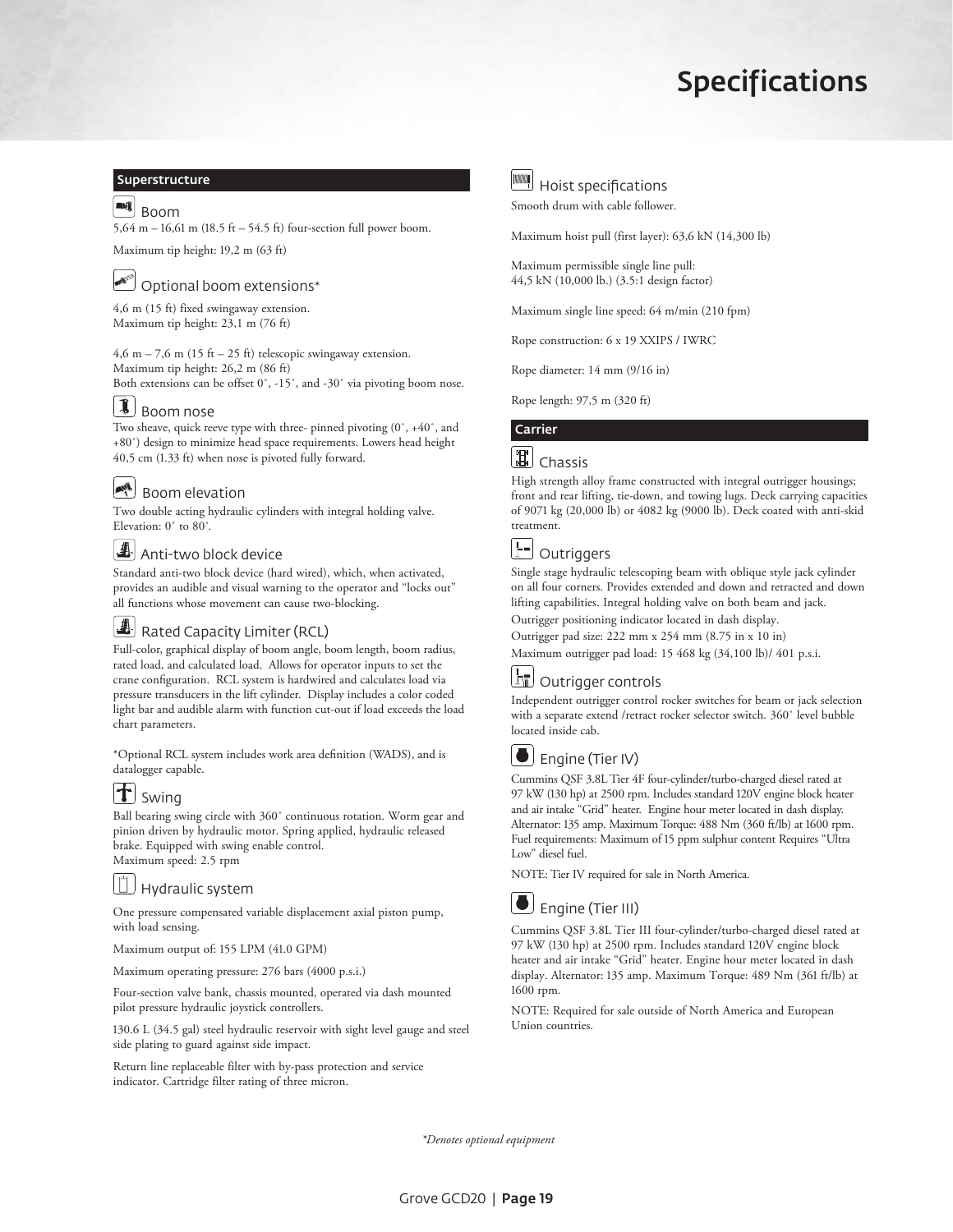# Specifications

### **B** Engine (Dual Fuel)

KEM 4.3L V-6 gasoline 90 HP @ 2200 rpm / LP gas engine (07 EPA) 87 HP @ 2200 rpm (LP tank not included) with engine shutdown feature.

### Fuel tank capacity

Steel with side impact plate. Capacity: 151,4L (40 gal).

### Carrier

## $\mathbb{O}$  Transmission

Powershift with four speeds forward and four reverse. Steering column mounted shifter.

# $\textcolor{blue}{\textcircled{\textbf{1}}}$  Operators control station

Frame mounted, open air style control station with cab shell includes all crane functions and driving controls and equipped with overhead safety glass. Other standard equipment includes a suspension seat with seat belt, sight level bubble and 1,1 kg (2.5 lb) fire extinguisher, and tilt steering wheel. The dash panel will display the fuel level gauge, water temperature gauge, engine r.p.m., battery voltage, and hour meter. Indicator lights will display parking brake, low transmission pressure, low brake pressure, outrigger position, headlights, work lights (if ordered), and hoist 3rd wrap (if ordered). Crane function indicator and turn signal indicators are also included. The RCL display will be mounted on the top of the dash panel for direct line of sight for the operator.

#### $\bullet$ \*Operators control station enclosed

Includes the standard cab shell and all controls and indicators noted above, with the addition of front, rear, and right side glass, a split (two-piece) hinged door with sliding glass, front windshield wiper and washer, hot water heater and defroster with fan and cab dome light.

#### $\left| \right\rangle$  Electrical system

One heavy duty maintenance free 12V battery, 820CCA at 0˚F.

# **H**J Drive

Two-wheel (front-wheel) as standard with four-wheel drive as an option. Drive axles supplied with planetary hubs and limited slip differential.

# $\mathbf{T}$  steer

Standard three steering modes. Front (two-wheel), four-wheel coordinated, and four-wheel crab steer with electronic self alignment. Three position rocker switch located on dash panel.

Outside Turning Radius: Two wheel steer: 6,05 m (19.84 ft) Four wheel steer: 3,8 m (12.46 ft)

#### Suspension/axles ÷

Front: Drive / steer in both two-wheel drive and four-wheel drive Rear: non-drive with steer in two-wheel drive, drive/steer in fourwheel drive.

Front axle is rigid mounted to frame. Rear axle offers 1.5˚ of oscillation.

### $|O|$  Brakes

Hydraulic actuated internal wet-disc service brake acting on each drive wheel. Dash mounted rocker switch with indicator light for activating or release of the dry disc parking brake mounted on the transmission output yoke.



Tubeless type, semi-aggressive tread. 12.00 R20



Full LED lighting includes turn indicators, head, tail, brake, and hazard warning lights recessed mounted.



33,8 km/h (21.0 mph)



68% ... (to drive train stall) NO LOAD

40% ... (to drive train stall) with 9072 kg(20,000 lb) DECK LOAD

#### Gross vehicle weight (GVW)

Open cab: 16504 kg (36,386 lb) with Tier IV Final Enclosed cab: 16 594 kg (36,583 lb) with Tier IV Final

#### Miscellaneous standard equipment

- Back-up motion alarm
- Outrigger motion alarm
- No-skid decking
- Front and rear lifting • Towing
- Tie-down lugs
- Hoist third wrap indicator with hoist function cut-out
- Hoist drum rotation indicator

#### \*Optional equipment

- Auxiliary lighting: includes cab mounted amber flashing light and dual base boom mounted LED work lights
- Convenience package: includes front and rear pintle hitch, dual rear view mirrors, head and tail light metal mesh grille covers
- Enclosed cab package: includes heater and defroster, cab dome light, all window glass, and two-piece split door
- Four-wheel drive
- Below deck hydraulic tow winch with 4536 kg (10,000 lb) capacity
- 4,6 m (15 ft) fixed boom extension
- 4,6 m 7,6 m (15 ft 25 ft) telescopic boom extension
- Air conditioning (closed cab option required)
- 360˚ swing lock

*\*Denotes optional equipment*